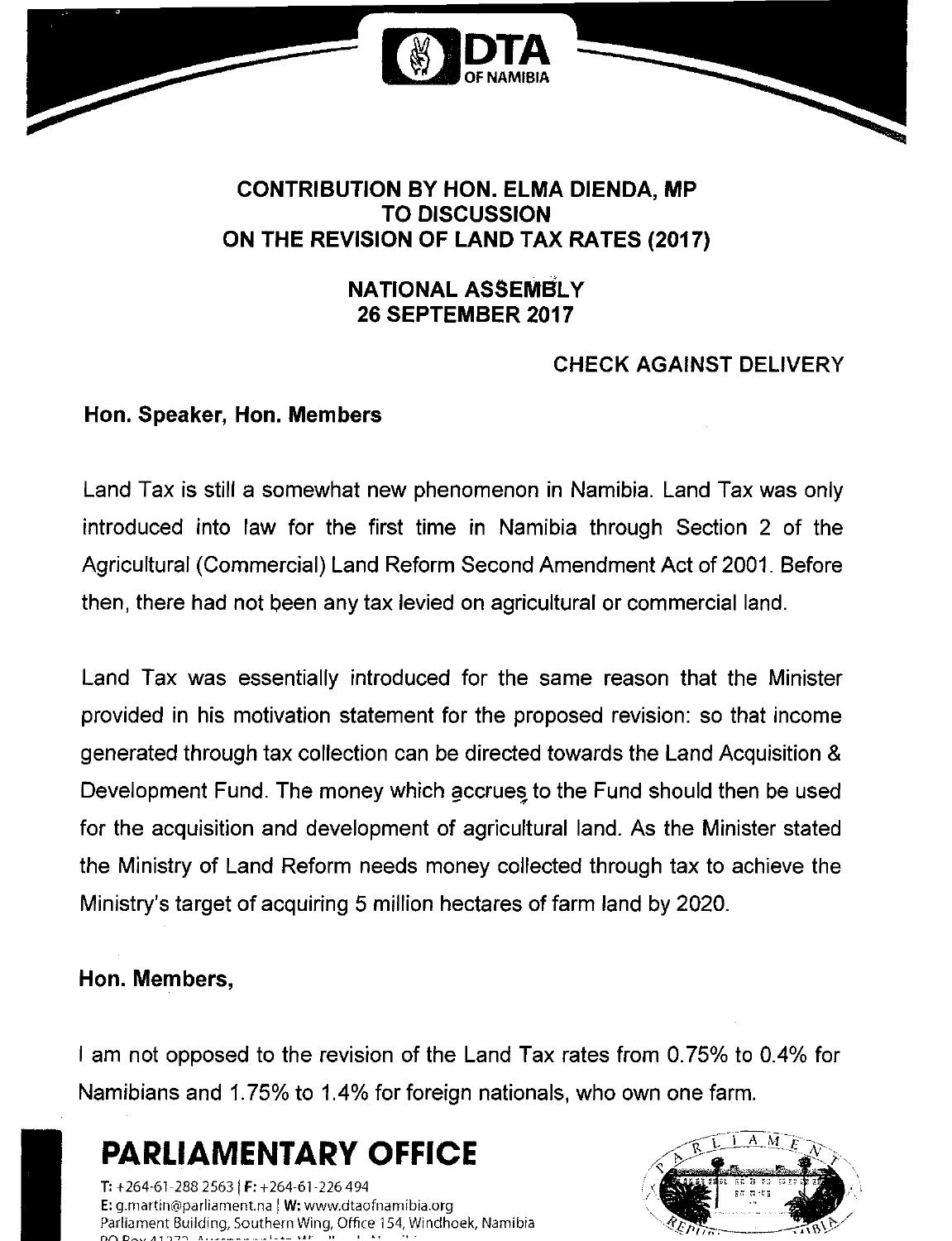I do however wish to raise a few queries in regard to the efficiency of the tax collection system, in light of the revision of the tax rates.

For every additional farm owned by one individual, an extra 0.25% Land Tax is charged progressively on that farm owner in order to discourage people from owning multiple farms.

As those familiar with the patterns of land ownership in Namibia  $$ particularly by foreigners  $-$  will confirm; many times one person owns 2, 3 and more adjacent farms. Is there anything prohibiting people who own adjacent farms from seeking to have these adjacent farms combined into one single farm? I ask this because; in the absence of a law prohibiting this, one would expect that the most obvious way to avoid paying the 0.25% progressive tax would simply be to apply.to the Surveyor-General to have multiple adjacent farms re-zoned as one farm. By doing this a farmer would be able to save a lot of money and effectively avoid paying the expected tax.

#### **Hon. Speaker,**

I would firstly like to state that I appreciate the need to have a higher land tax for foreign land owners in comparison to local owners. This is a very important redistribution tool considering Namibia' history of illegal land dispossession during pre-independence political regimes.

I do however need clarification on how the tax regime applies in instances where a Namibian and a foreigner own the same farm together. Which tax rate would apply in such instances? The one for locals or the one for foreigners?

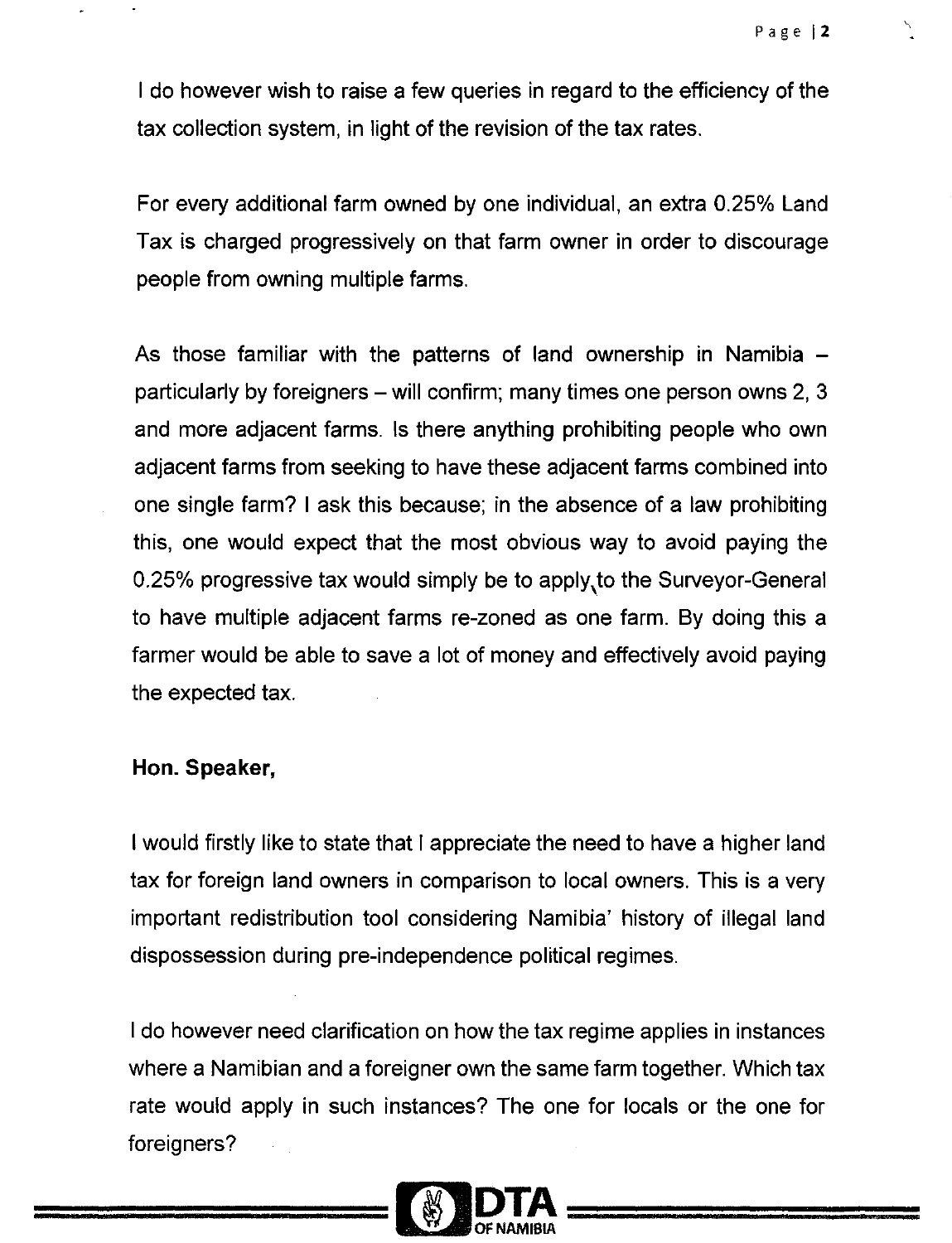This same query also applies in the case of farms that are owned by companies where the shareholders or members are a mixture of Namibians and foreign nationals.

#### **Hon. Members,**

The Hon. Minister of Land Reform has provided various sound reasons to justify the decrease in the land tax rate. The Minister has also stated that despite the decrease the annual amount that is expected to be collected from Land Tax will increase from N\$ 40 Million to N\$ 80 Million under the proposed tax regime, *if all the Land Tax is paid.*

If all the Land Tax is paid – this is an important qualifier Hon. Members. I believe it would be more useful if the Hon. Minister provided this House with the actual figures of Land Tax collected in the last two financial years as opposed to the hypothetical figures "if everyone pays". This would place the House in a better position to assess the impact of the revised Land Tax rate.

### **Hon. Members,**

I am pleased to note that last year, the Valuation Court updated the Unimproved Site Values from 2007 to reflect the increase in farm values, as Government lost a considerable amount of tax revenue between now and then, due to delays in either increasing the tax rate or updating the new farm valuations.

Inorder to prevent a similar situation, I would hope that such updates in farm valuations will be done on a more regular basis.